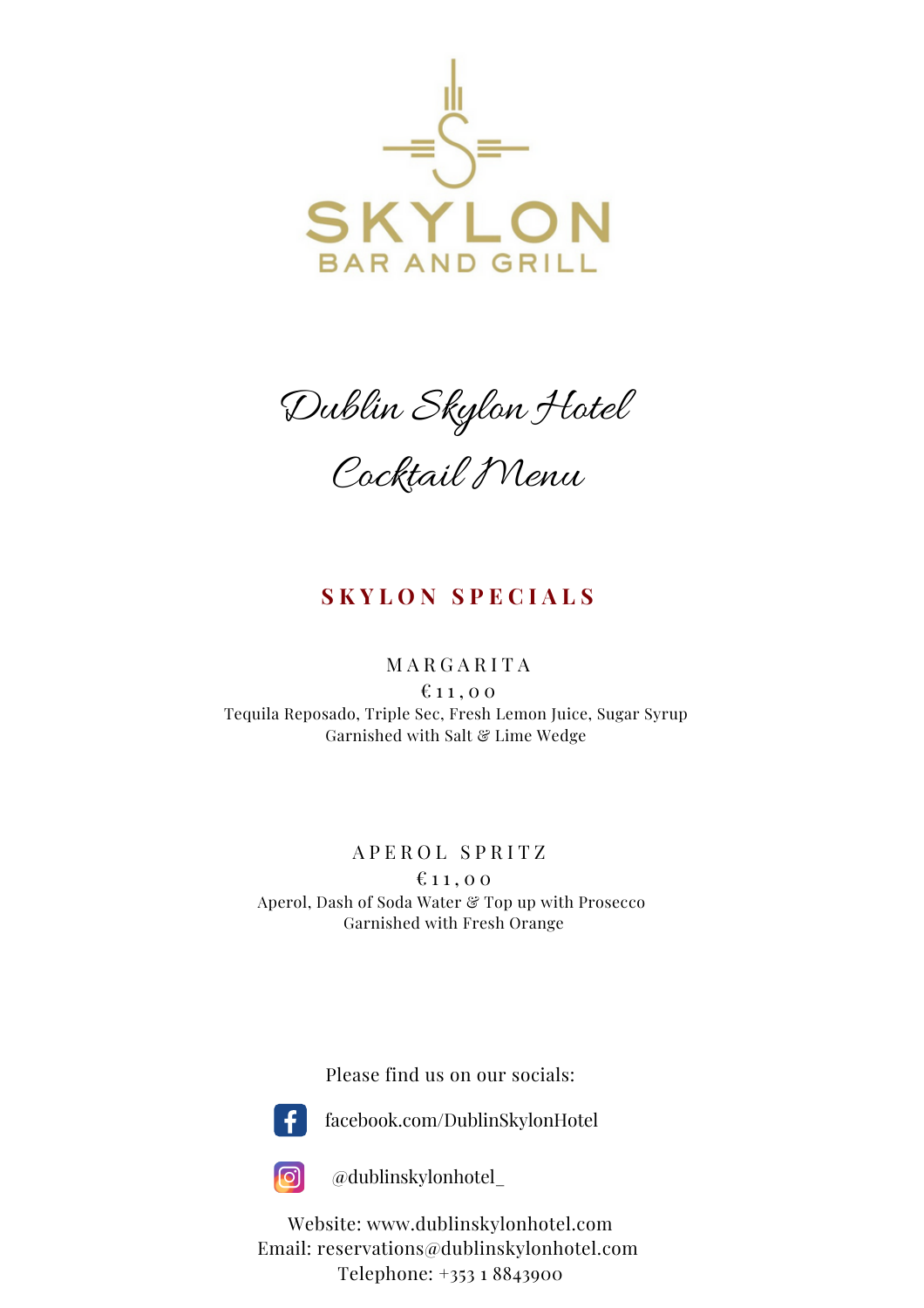VODKA COCKTAILS

P O R N S T A R M A R T I N I  $£11,00$ Vanilla Vodka, Passion fruit Liqueur, Fresh Lime, Passion Fruit Puree Garnished with Fresh Passion Fruit & Edible flower & Served with a shot of Prosecco

> E S P R E S S O M A R T I N I  $f: 11, 00$ Vanilla Vodka, Tia Maria, Sugar Syrup, Espresso Garnished with Coco Powder & Coffee Beans

### C O S M O P O L I T A N

 $£11,00$ Citron Vodka, Triple Sec, Fresh Lime Juice, Cranberry Juice Garnished with Orange Zest

#### R U B Y

 $611, 50$ Vodka, Aperol, Elderflower Syrup, Grapefruit Syrup, Fresh Lemon, Egg White Garnish with Lemon Zest & Edible flower

## VERY SEXY MARTINI

 $£11,00$ 

Citron Vodka, Raspberry Syrup, Fresh Lime, Fresh Mint, Top with Prosecco Garnished with Raspberries & Mint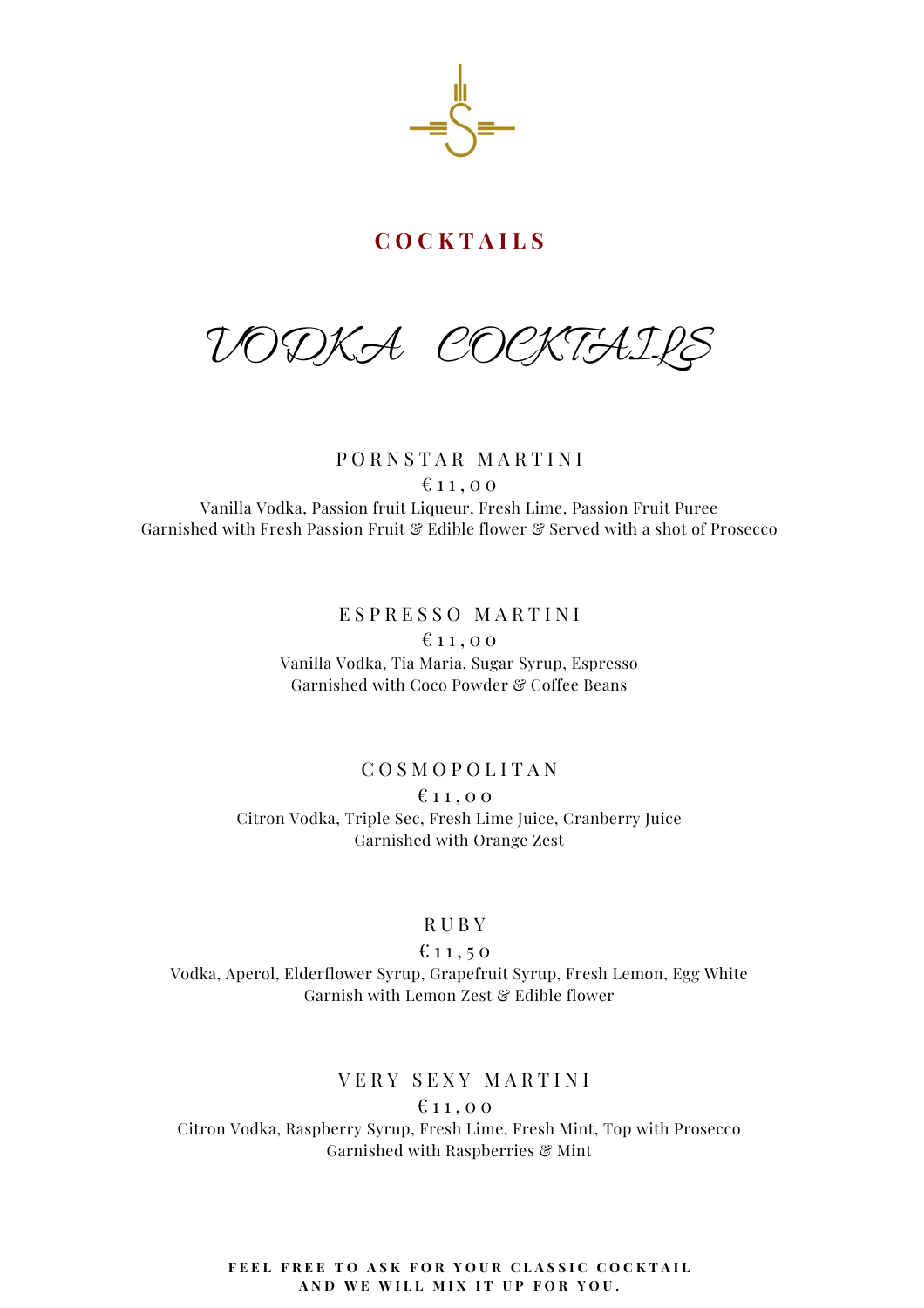

WHISKEY COCKTAI

## NOSTALGIA (SIGNATURE COCKTAIL)  $611, 50$ Black Bush, Orange Liqueur, Vanilla Syrup, Fresh Lemon Juice, Egg White & Angostura Bitters Garnished With Orange Zest & Mint Leaves

### SPICED HONEY (SIGNATURE COCKTAIL)

 $£11,50$ Black Bush, Fresh Lemon Juice, Honey Syrup, Fresh Ginger Garnish With Edible Flower

## OLD FASHIONED  $f: 11, 00$ Bourbon, Sugar Syrup, Angostura Bitters, Garnished with Orange Zest

## WHISKEY SOUR

 $£11,00$ Bourbon, Fresh Lemon Juice, Sugar Syrup, Egg White, Angostura Bitters Garnished with Orange Zest & Edible Flower

### IRISH MAID

 $$11,00$ Black Bush, Fresh Lemon Juice, Elderflower Syrup, Fresh Cucumber Garnish With Cucumber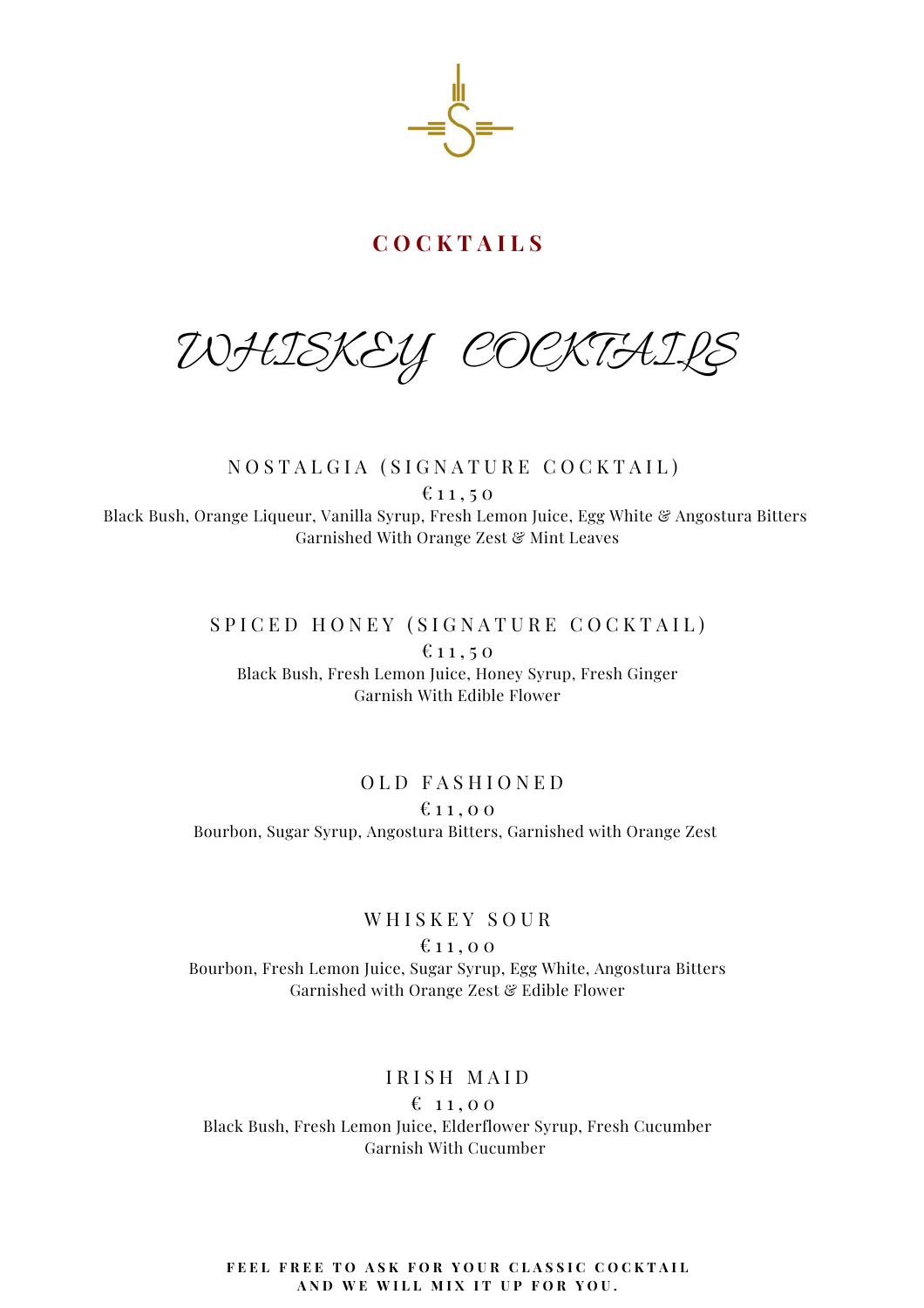GIN COCKTAILS

ROSE FOR A ROSE (SIGNATURE COCKTAIL)  $612,00$ Rose Infused Gin, Fresh Lemon Juice, Grapefruit Syrup, Egg White, Angostura Bitters Garnished with Rose Petal & Lemon Zest

## BARRYS TEA MARTEANI (SIGNATURE COCKTAIL)  $612,00$

Barrys Tea Infused Gin, Fresh Lemon Juice, Sugar Syrup, Egg White, Angostura Bitters Garnished with Lemon Zest

### B R A M B L E

 $611,00$ 

Dry Gin, Fresh Lemon Juice, Sugar Syrup & Crème de Cassis Garnished with Dehydrated Fruits & Mint

#### C L O V E R C L U B

 $£11.00$ Dry Gin, Fresh Lemon Juice, Raspberry Syrup, Egg white Garnished with Raspberries

## BEE'S KNEES

 $611,00$ Dry Gin, Fresh Lemon, Honey Syrup Garnished With Lemon Zest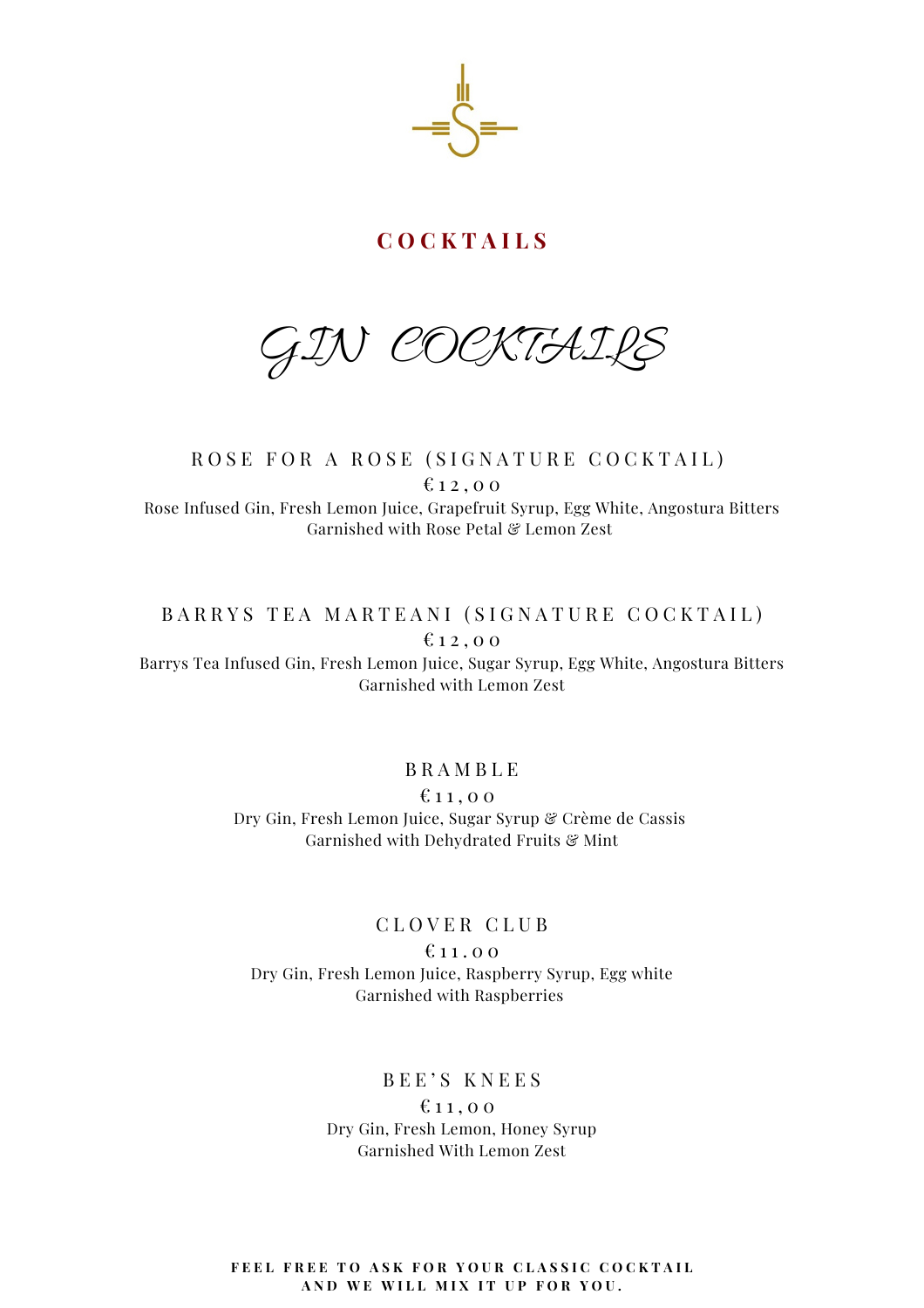

RUM COCKTAILS

CONTESA (SIGNATURE COCKTAIL)

 $£ 12,00$ Aged Rum, Blood Orange Liqueur, Fresh Lime Juice, Vanilla Syrup, Aromatic Bitters Garnished with Orange Zest & Mint

M O J I T O

 $£11,00$ 

White Rum, Fresh Lime Juice, Sugar Syrup, Splash of Soda Water & Mint Leaves Garnished with Wedge of Lime & Mint

#### F R O Z E N D A I Q U I R I

 $£11,00$ 

White Rum, Fresh Lime Juice, Sugar Syrup, Strawberry or Passion Fruit Puree Garnished With Fresh Mint & Lime Wheel

## MAI TAI

 $£11,00$ 

White Rum, Orange Liqueur, Fresh Lime Juice, Orgeat Syrup, Top up with Dark Rum Garnish with Lime & Mint

R U M R A N G O O N

 $11, 50 \text{ } \in$ 

Aged Rum, Orange Liqueur, Fresh Lime Juice, Sugar Syrup, Aromatic & Orange Bitters Garnish with Dehydrated Grapefruit

DESSERT COCKTAIL

SWEET SIN (SIGNATURE DESSERT COCKTAIL)

 $£11,00$ Baileys, Amaretto, Fresh cream, Belgian Chocolate Garnished with Belgian Chocolate and Coco

HAZELNUT BRANDY ALEXANDER (DESSERT COCKTAIL)

 $£11.00$ 

Brandy, Chocolate Liqueur, Frangelico, Fresh Cream Garnished with Nutmeg and Star Anise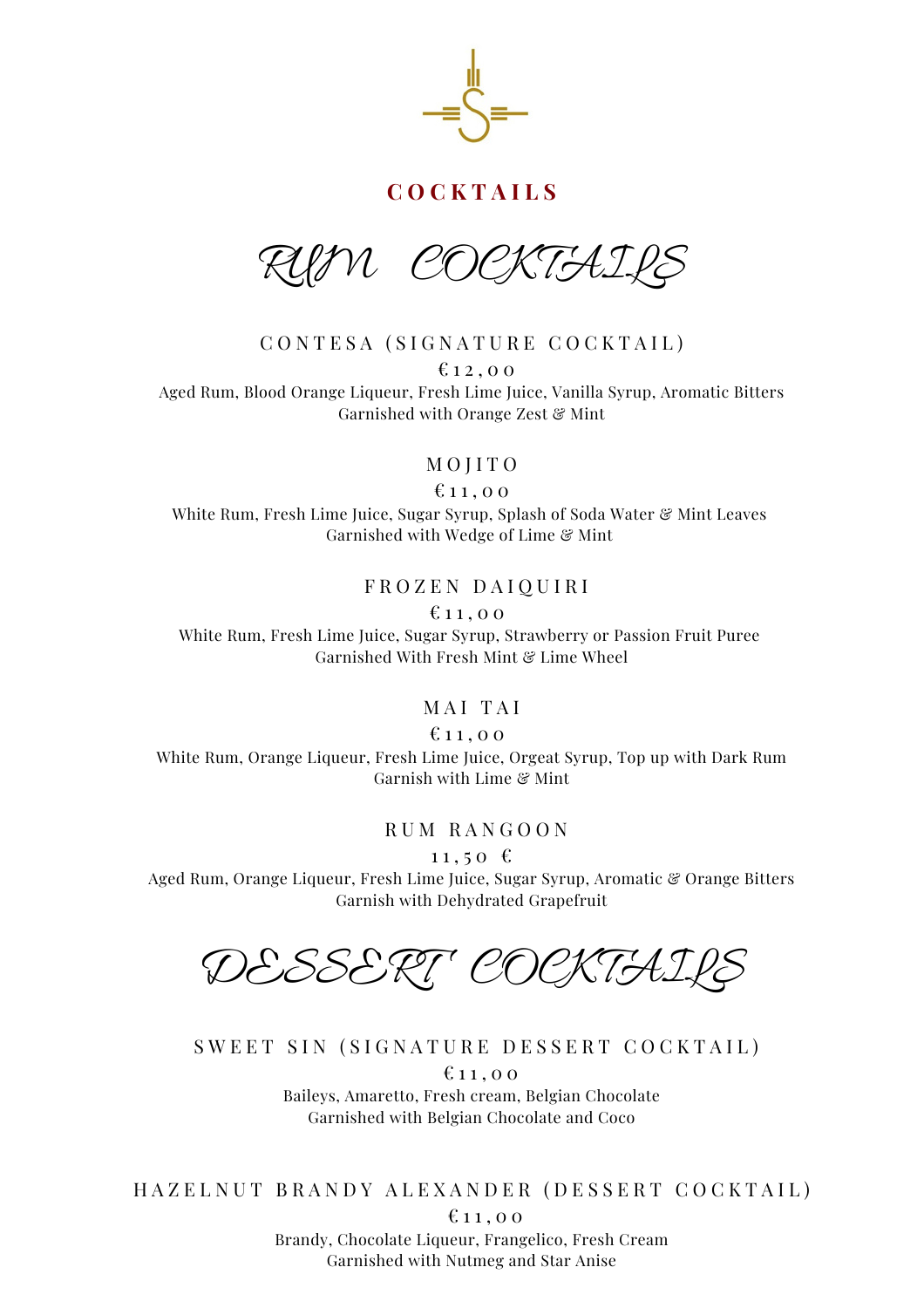

#### D R U M S A M B O G U N P O W D E R G I N

 $67.30$ Infused with Gunpowder Tea Co. Leitrim

METHOD AND MADNESS GIN  $6.80$ Infused with Black Lemon & Gorse Flower Co. Cork

> DINGLE GIN €  $5.80$ Fabulously fresh, floral character Gin Co Kerry

GLENDALOUGH WILD BOTANICAL GIN  $6.90$ Infused with Wild Botanicals Co. Wicklow

#### GLENDALOUGH ROSE GIN

 $67.30$ Infused with Rose Petal Co. Wicklow

LISTOKE 1777 SMALL BATCH GIN  $67.00$ Subtle Orange &Spice flavours Co. Louth

> BEARA OCEAN GIN  $6.80$ Infused with Atlantic Sea salt water Co. Cork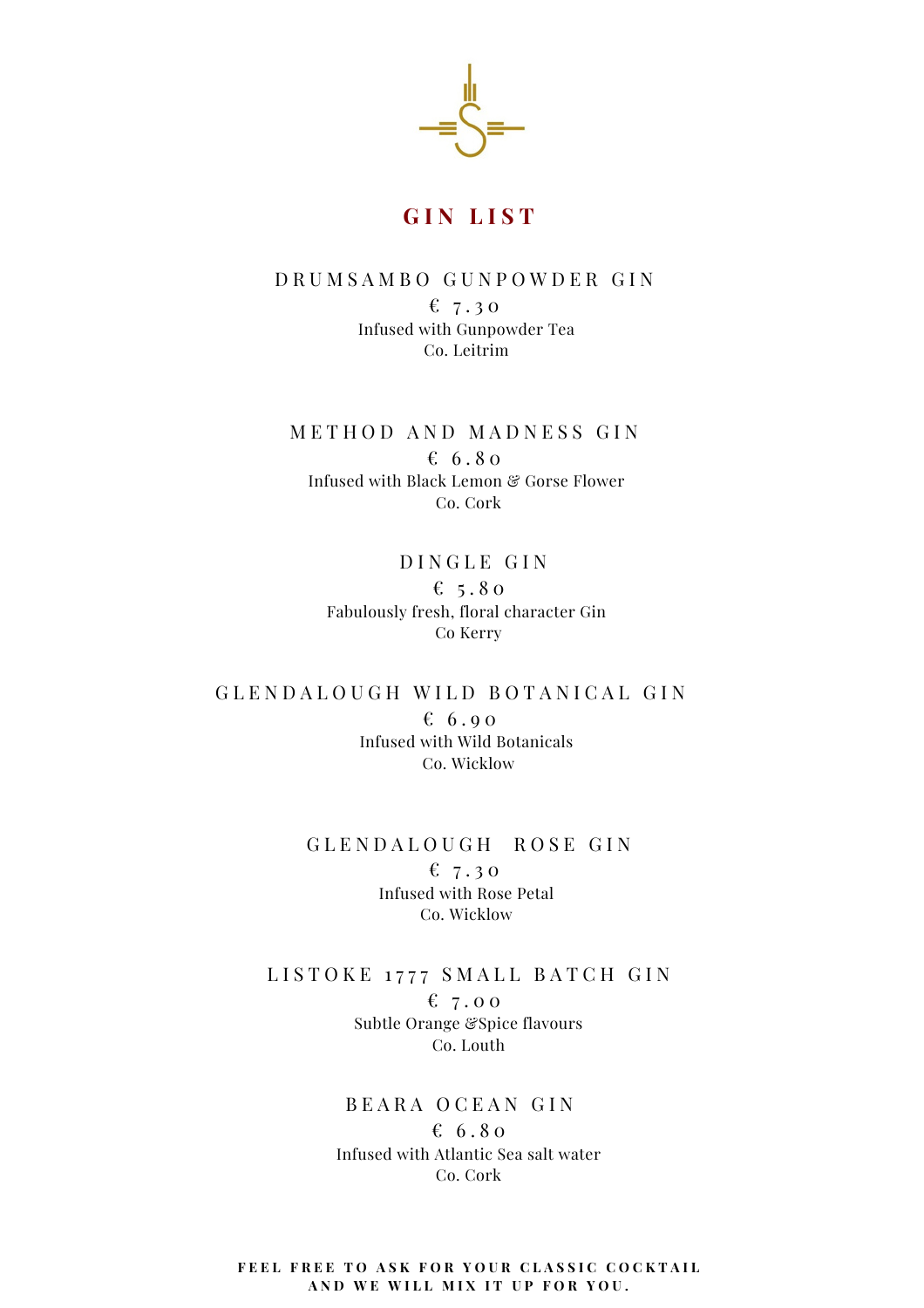

## BEARA OCEAN PINK GIN  $6.80$ Infused with Rose water, Cranberries and Carmine Co. Cork

# BLACKWATER SMALL BATCH GIN  $6.50$ Co Waterford

# B L A C K W A T E R W E X F O R D S T R A W B E R R Y € 6.50 Infused with Wexford Strawberries Co. Waterford

## B L A C K W A T E R B A R R Y ' S T E A  $6.30$ Infused with Barry's Tea Co. Waterford

### AN DÚLAMÁN IRISH MARITIME GIN

€ 7.50 Infused with five locally harvested seaweeds Co. Donegal

### MICIL IRISH GIN

 $67.00$ Superb balance of citrus, spice and rich floral flavours Co. Galway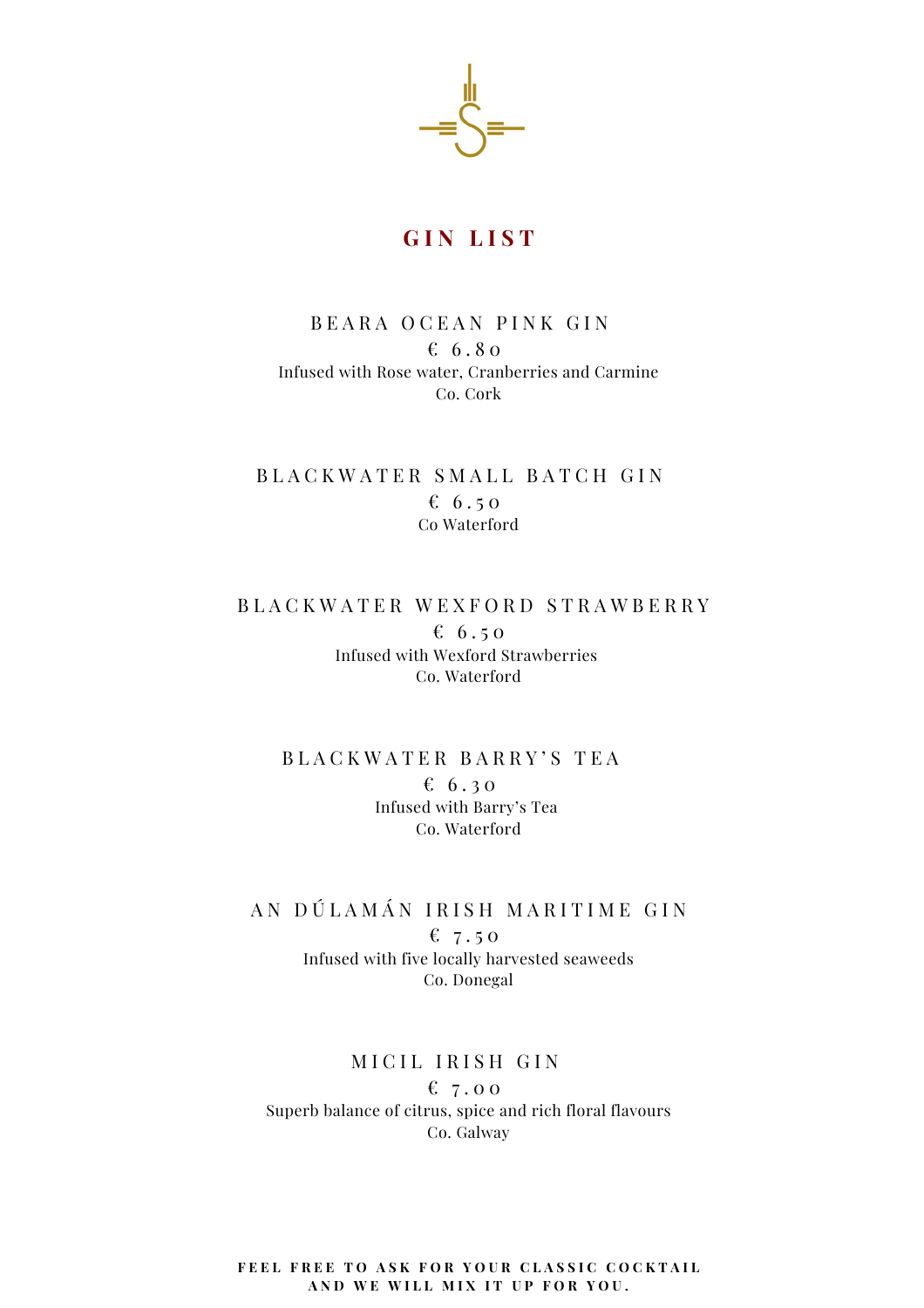

### E CHLINVILLE IRISH POT STILL GIN

 $& 7.30$ Fresh floral & zesty citrus notes Co. Down

#### SHORTCROSS SMALL BATCH GIN

 $6, 7.30$ Uplifting floral notes and smooth sweet flavours Co. Down

MOR SMALL BATCH GIN  $$7.00$ Notes of Blackberry, Cranberry & Raspberry Co. Offaly

#### CHINNERY DUBLIN DRY GIN

 $$7.30$ Infused with Oolong Tea & Osmanthus Co. Dublin

# SYMPHONIA NO<sub>1</sub> DRY GIN  $67.00$ Notes of Citrus, Herbs and Spices

Co. Tyrone

#### HA' PENNY DUBLIN DRY GIN

 $67.00$ Floral aromas with a hint of lavender Co. Dublin

### H A ' P E N N Y R H U B A R B G I N  $$7.30$ Infused with Rhubarb Co. Dublin